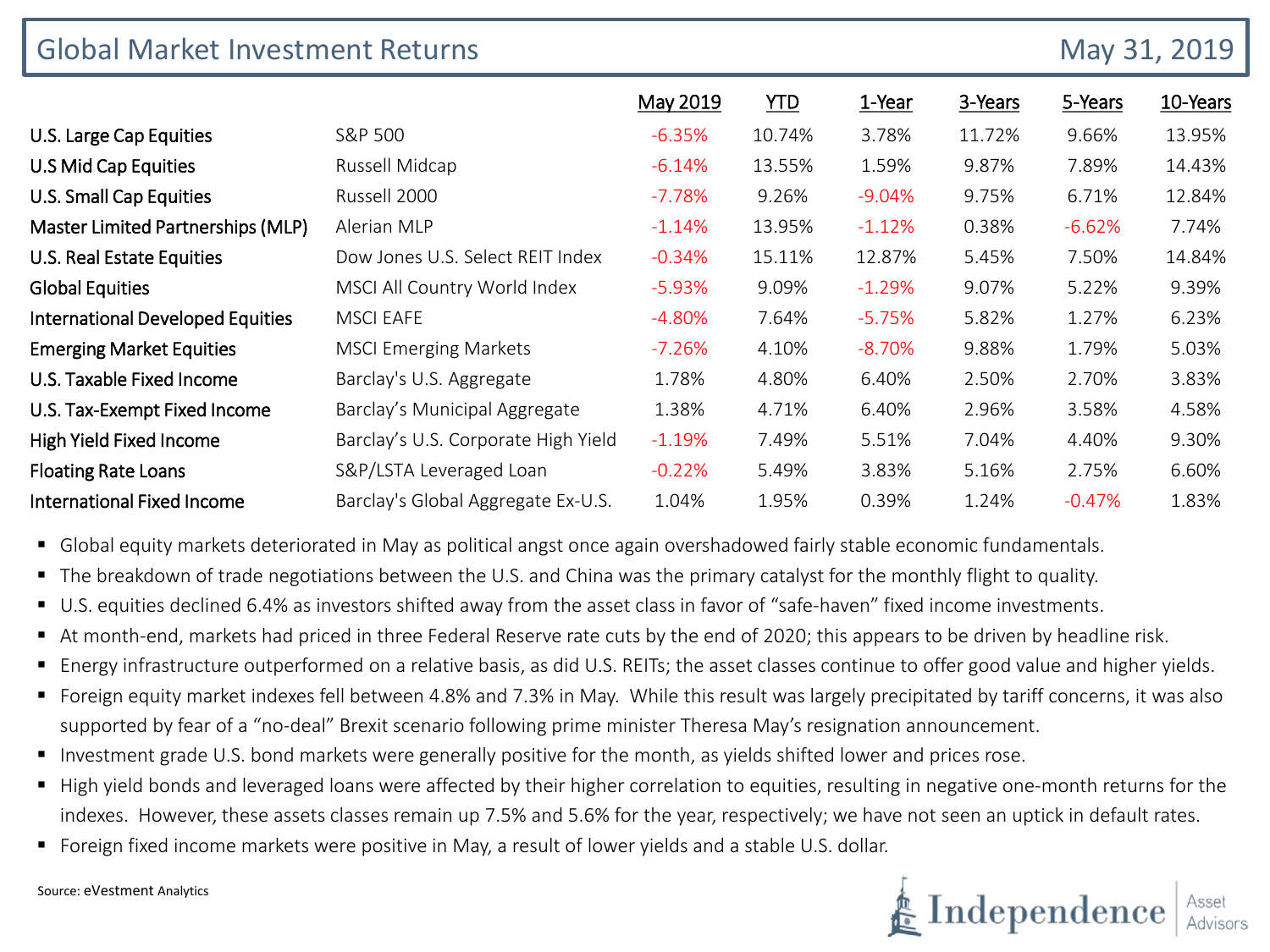# Canadian Economic & Currency **May 31, 2019** May 31, 2019

### Economic Update

- The outlook for the Canadian economy became less pessimistic in May after the U.S. lifted tariffs assigned to the nation's steel and aluminum exports. Specifically, the consensus for the economy weakening over the next six months declined to 30% as a result of this favorable announcement, which is down from 36% a month earlier. Consumer sentiment, a "soft data" indicator, has hovered at a depressed level for more than one year. However, easing of metal tariffs will likely improve consumer confidence.
- In terms of actual growth, Canada's economy has been sluggish. Sharp oil price declines in 2018, combined with global trade tensions, have noticeably curtailed business development. The Canadian real estate market has also struggled to rebound.

#### Interest Rate Update

The Bank of Canada announced no change to its benchmark interest rate when it met in late May, holding steady at 1.75%. This decision, which was supported by a forecast of slower second half growth, was in line with consensus expectations.

| May<br>0.7446-0.7395<br>$-0.69%$<br>1.360<br>Year-to-Date<br>0.7329-0.7395<br>0.90<br>1.340<br>0.7712-0.7395<br>1-Year<br>$-4.11%$ | <b>Date Range</b> | <b>CAD to USD</b> | $+/-$ |  |
|------------------------------------------------------------------------------------------------------------------------------------|-------------------|-------------------|-------|--|
|                                                                                                                                    |                   |                   |       |  |
|                                                                                                                                    |                   |                   |       |  |
|                                                                                                                                    |                   |                   |       |  |
| <b>USD to CAD</b><br>30-Days<br>90-Days<br>1.320                                                                                   |                   |                   |       |  |
| High<br>1.352<br>1.352                                                                                                             |                   |                   |       |  |
| 1.340<br>1.328<br>Low<br>1.300                                                                                                     |                   |                   |       |  |
| 1.346<br>1.340<br>Average                                                                                                          |                   |                   |       |  |
| 1.280<br>Volatility<br>0.25%<br>0.19%<br>Jul                                                                                       |                   |                   |       |  |



Source: www.xe.com